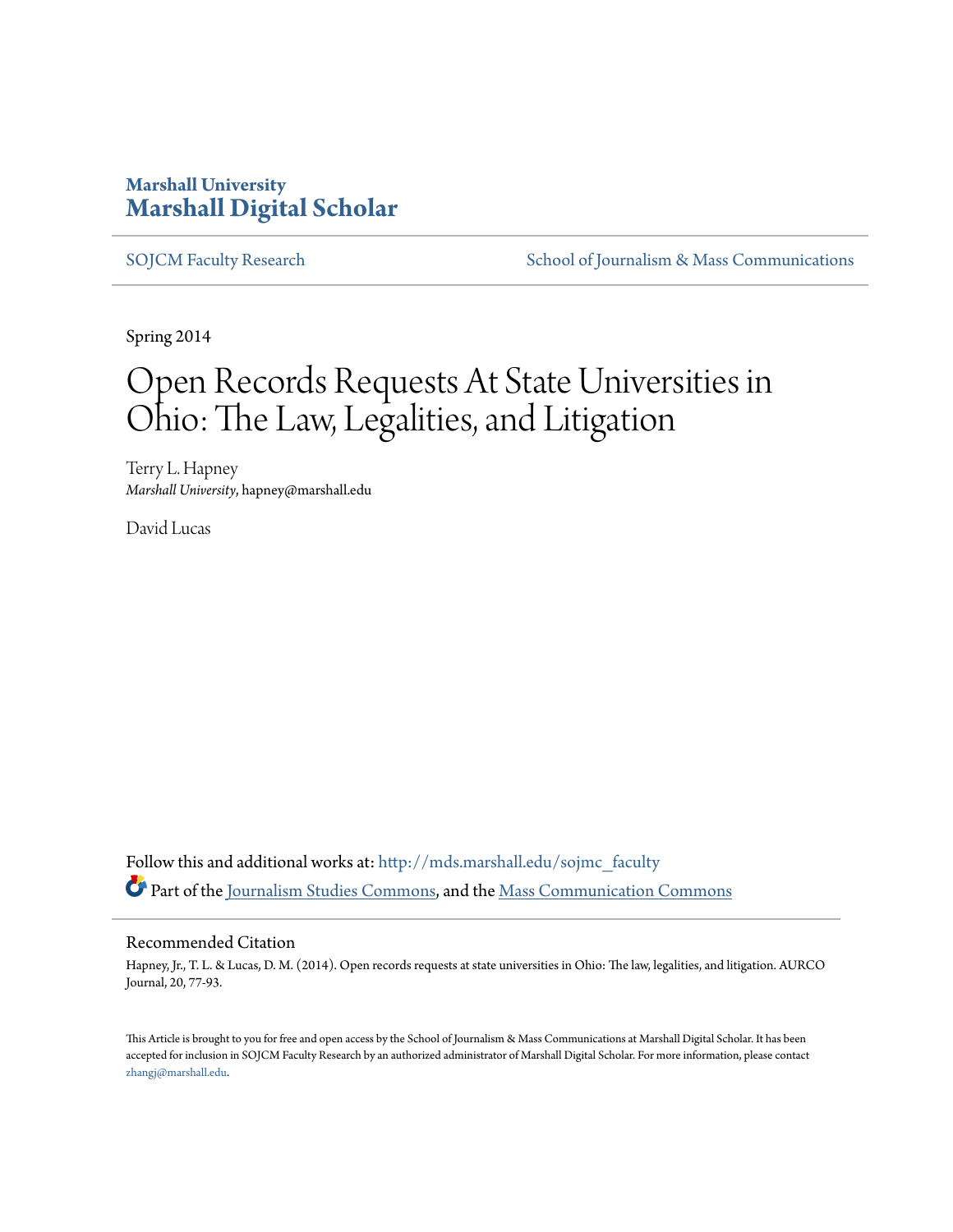#### **Open Records Requests At State Universities in Ohio: The Law, Legalities, and Litigation**

Terry L. Hapney, Jr. & David Lucas *Marshall University & Ohio University Southern Campus*

*Recent scandals on the campuses of major universities in the United States have deeply affected not only coaches and coaching staffs, but also faculty, students, university governing bodies and administrators. Ensuing investigations and news coverage have prompted reporters to seek records, documents, and to attend meetings in order to scrutinize actions and records of university administrations. The open access and information laws, often described as sunshine laws, provide for public access to many records, documents, and meetings. Publicly-supported institutions must comply with these laws and this legality has created a conflict between administrators and student journalists in state universities throughout the United States including Ohio. Engaging qualitative data collection techniques, researchers conducted interviews and focus groups to ascertain the perceptions, attitudes and actions of the various stakeholders in this confrontation between student journalists and university administrators. This paper focuses on the laws, legalities and litigation that have caused and/or resulted from this conflict in state universities in Ohio*.

#### **Introduction**

A premier research university in Louisiana made national headlines, not because of sports or scholarship achievements, but because of the deep rift between news gatherers and university administration officials (Sunne, 2013). In fact, the situation reached such a severe state that a district court judge prepared to issue warrants to order the arrest and subsequent jailing of the public university's board members (2013). The critical issue centered on the fact that university administrators refused to release public records to local newspapers.

In another recent case, a Penn State alumnus was successful in attaining an appeals-court decision ruling he is entitled to records that contain the communications between the university's board of trustees and a board member who is the former state secretary of education in Pennsylvania (*Bagwell v. Pennsylvania Department of Education*, 2013; PSU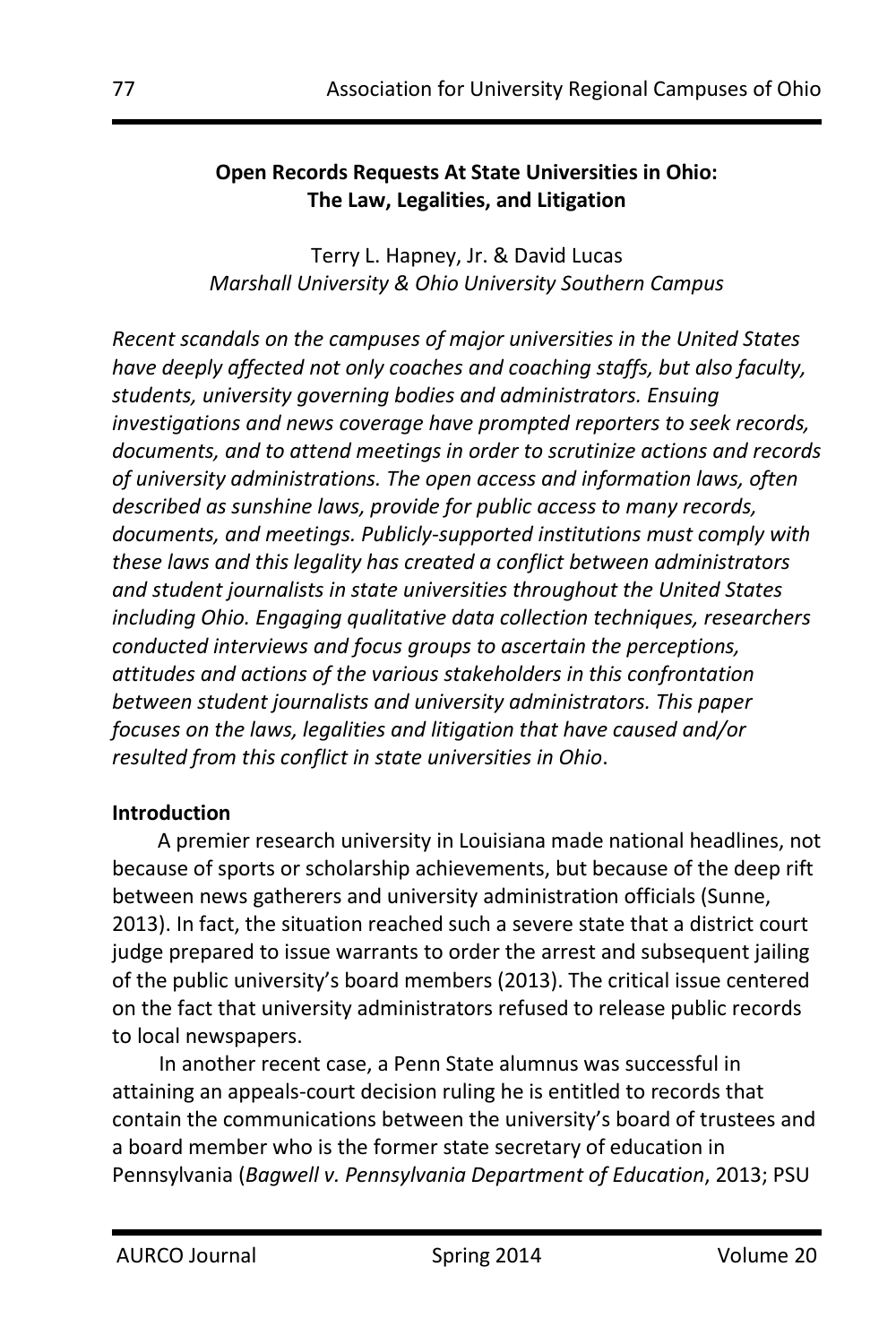alum, 2013). The focus of the communications was on how Penn State administrators reacted to the child-sex abuse scandal there (Miller, 2013). University administrators initially refused to release the communications; the state Office of Open Records concurred (Bagwell v. Pennsylvania Department of Education, 2013; Miller, 2013). The appeals court ruled that Bagwell was entitled to the records he seeks; the court ordered the Office of Open Records to review the records held by the state education department (PSU alum, 2013).

These situations occur repeatedly throughout the United States each year. Administrators refuse to release public records to petitioning activists, reporters, or student journalists. The sunshine laws set up an adversarial climate between administrators and petitioners on the campuses of many public universities, including those in Ohio (Harkins, 2013; Student Editor Sues, 2013; Student Paper Suing, 2013; Hapney, 2012; Mytelka, 2009; Nicklin, 1999).

#### **Review of the Literature**

The struggle between administrators of public universities in the United States and student journalists who want to report the activities on the campuses is evident nationwide. Ohio is no exception. Three court cases including two from state litigation records—provide useful information for understanding the legal ramifications of the laws. These are examined later in this section.

Ohio's Open Records and Open Meetings laws are known as "Sunshine Laws" (Sunshine laws; Ohio open records law, O.R.C. § 149.43). This set of laws provides access to records and government meetings to citizens of the state. Specifically:

> "Public record" means records kept by any public office, including, but not limited to, state, county, city, village, township, and school district units…Upon request…all public records responsive to the request shall be promptly prepared and made available for inspection to any person at all reasonable times during regular business hours...A public office or person responsible for public records shall make copies of the requested public record available at cost and within a reasonable period of time…If a request is ultimately denied, in part or in whole, the public office or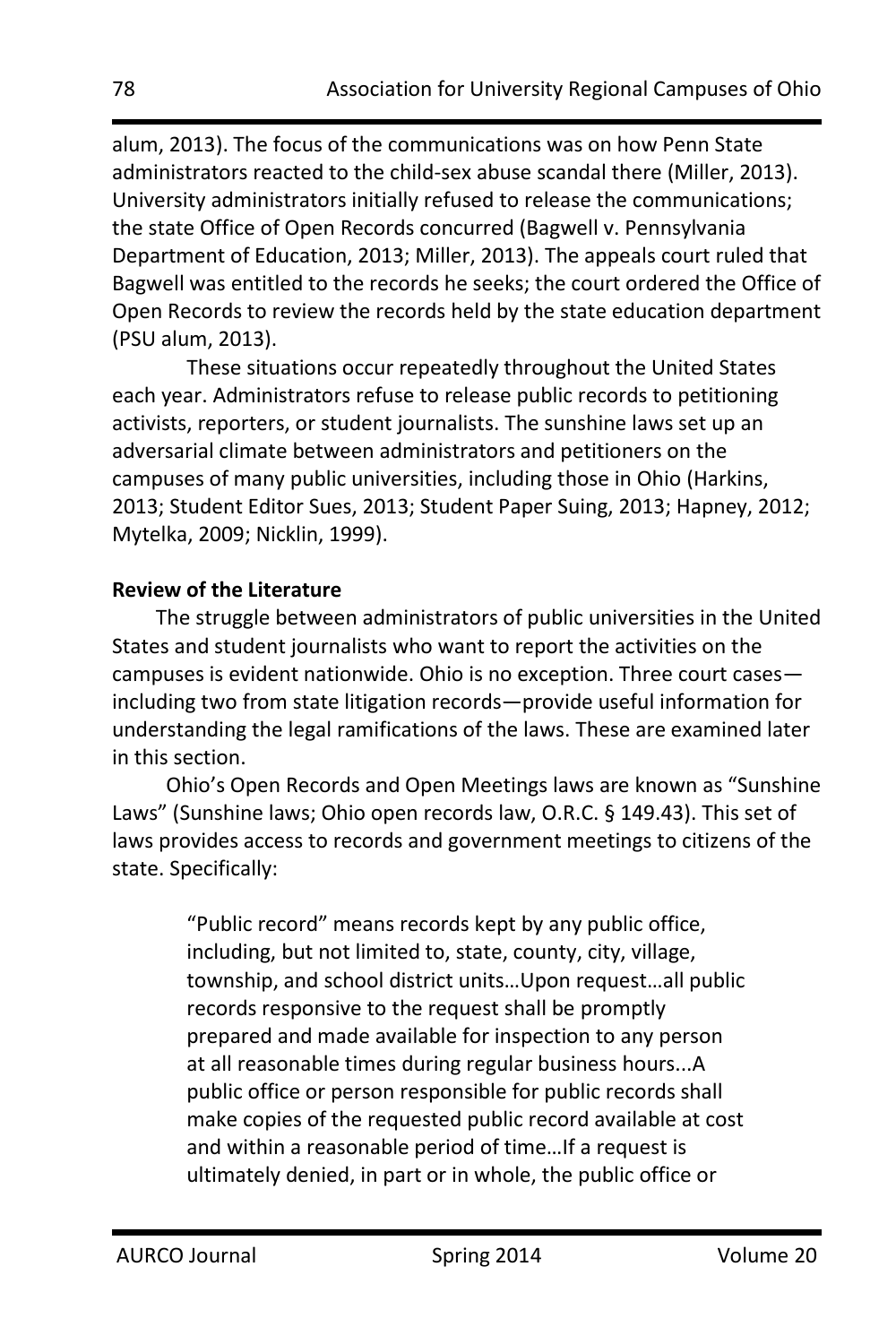the person responsible for the requested public record shall provide the requester with an explanation, including legal authority, setting forth why the request was denied (Ohio open records law, O.R.C. § 149.43).

If a person does not receive nonexempt public records in a timely manner from the public office from which he/she requests them, the individual can start legal action against the office and seek a judgment ordering the office or person responsible for the records to adhere to the law (2011). State universities and colleges are subject to the Sunshine Laws.

Three court cases—two in Ohio and one elsewhere in the United States—dealt with issues regarding open records requests. First, in Miami Student v. Miami University (1997), the editor of a student newspaper at a public university in Ohio unsuccessfully attempted to gain access to records containing information on student disciplinary proceedings conducted before the university's disciplinary board. The editor sought to use the records to create a database and track student crime trends on the campus. The student journalists made written requests to the university administration, per the Ohio Public Records Act. The students made clear that they did not need names, Social Security numbers, student identification numbers, or any other protected information. University officials complied with the requests but cited, under the Family Educational Rights and Privacy Act (FERPA), that they had to delete identity, sex, ages, dates, times, and locations of the incidents. University administrators also deleted internal memoranda and other written statements that students composed to appeal decisions. The two editors, believing the responses were inadequate, asked the university to provide them complete, unedited copies of the public records, redacting only the Social Security numbers, names, and student identification numbers (*Miami Student v. Miami University*, 1997).

The students filed a writ of mandamus to force the university to comply with the Ohio Public Records Act. In granting the students' request, the Supreme Court of Ohio directed university administrators to provide copies of the requested disciplinary records. The court explained that insofar as the records were not academically focused, they were not exempt from release under FERPA (*Miami Student v. Miami University,* 1997)*.*

The second case is Red & Black v. Board of Regents (1993), a case in which student journalists working for a newspaper at a university in Georgia sued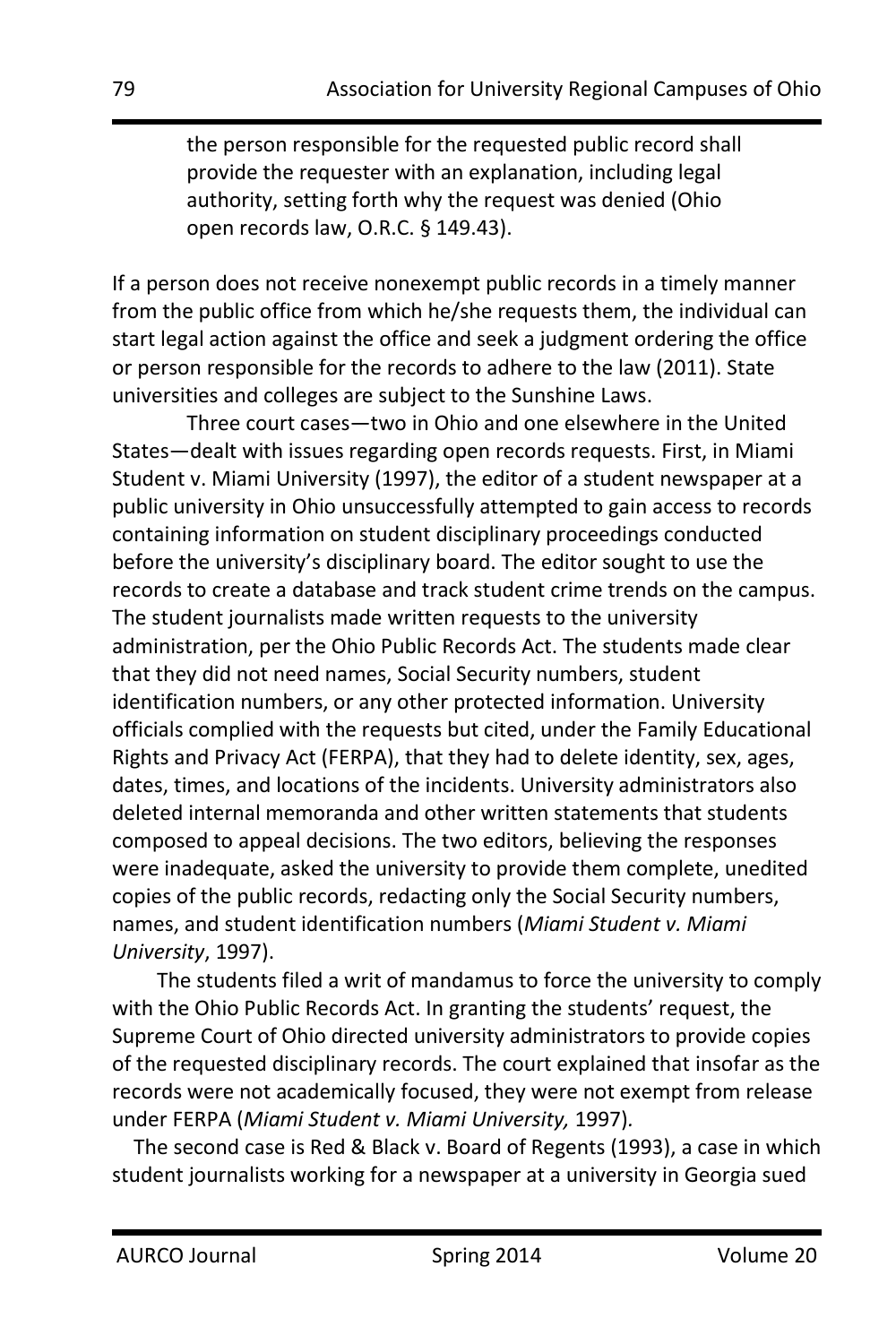the institution's Board of Regents and its president. The plaintiffs sought injunctive relief because of denial of requests for access to records related to disciplinary proceedings conducted by the university's organization court about hazing charges lodged against two fraternities. A state trial court held that the student paper had a right to access university records under Georgia's Open Records Act but could not attend the proceedings of the organization court. The court also dismissed the president from the suit (*Red & Black v. Board of Regents*, 1993).

On further review, the Supreme Court of Georgia affirmed, allowing the paper access to the university's student court records. However, the court reversed on the point that the proceedings were not subject to state open meeting statutes, thereby allowing student journalists access to the meetings because the board that handles such proceedings represents the Board of Regents, a body that is required to meet the general assembly's requirement of open meetings. The court also reversed in dismissing the president from the suit, writing that because he was in charge of the entire institution, he is charged with carrying out its policies and procedures (*Red & Black Publishing Co. v. Board of Regents,* 1993)*.*

A third case, also from Miami University of Ohio, reached a different outcome, placing the status of the law into an unsettled state (Hapney & Russo, 2013; United States v. Miami University, 2002). The Sixth Circuit affirmed that student disciplinary records do not qualify as educational records, in terms of FERPA. However, it also ruled that a trial court was not wrong in its denial of records to the students. The appellate court ruling stated that the student journalists had no First Amendment right guaranteeing them access to such records containing criminal activities and subsequent penalties assessed (2013; 2002).

In short, these cases illustrate the law as it relates to open records requests is unsettled, leaving the door open for additional cases of student journalists seeking public records and administrators not granting them access to such records. The contradictions will certainly lead to additional cases of conflict, legal wrangling and litigation.

## **Method**

The research documented in this paper is one part of a much larger study on student newspaper governance on public university campuses in the state of Ohio (Hapney, 2012). This paper deals specifically with open records requests and the related activities between higher education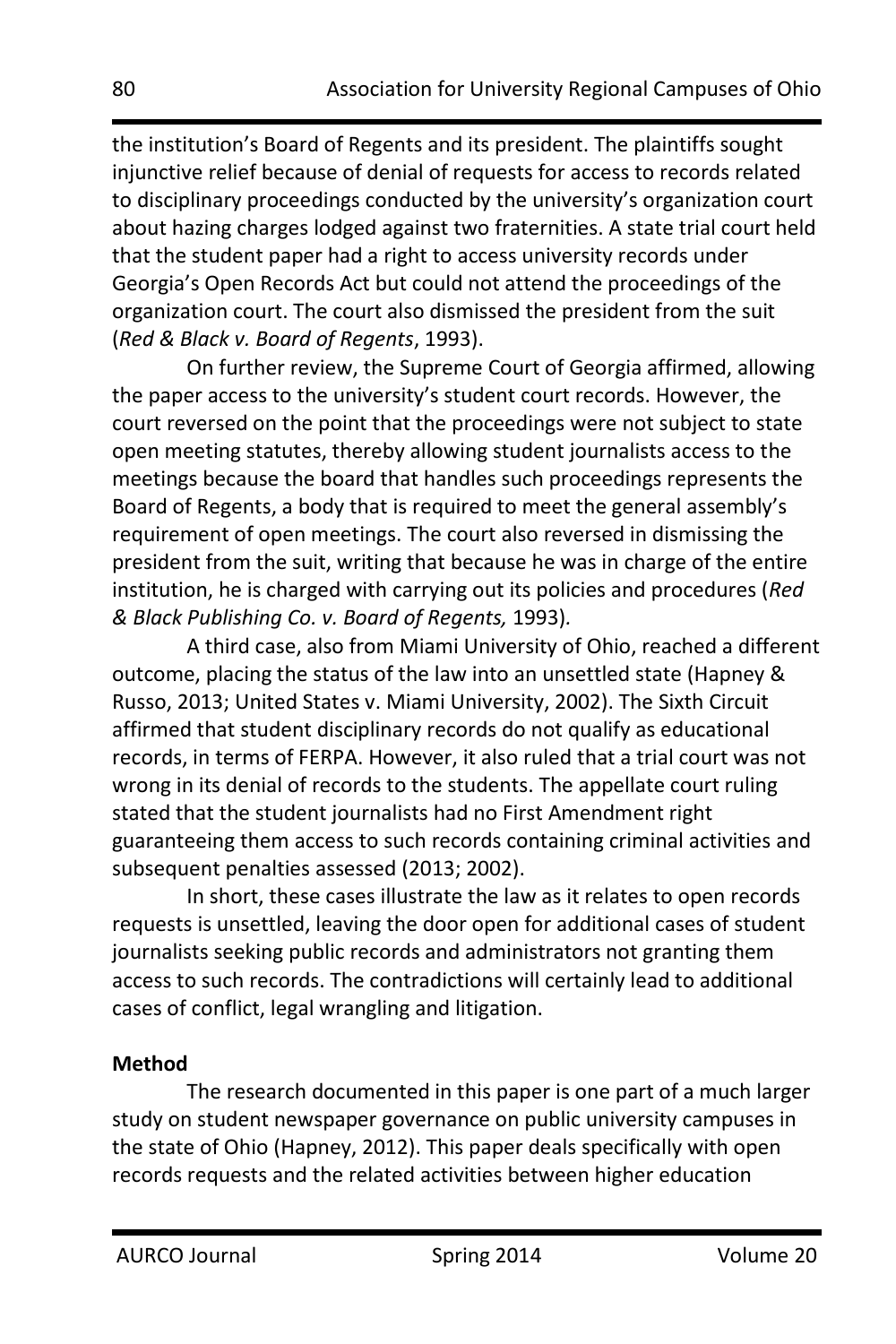administrators and student journalists on public university campuses in Ohio. The researcher filed the appropriate paperwork with the Institutional Review Board for the Protection of Human Subjects in Research (IRB) at the University of Dayton.

The original study that garnered the bulk of the data presented in this paper utilized a mixed-methods research design that was predominantly qualitative (Ridenour & Newman, 2008). The researcher used a survey questionnaire to gauge the attitudes of administrators, faculty, and students regarding student newspapers on Ohio's public university campuses. Then, the researcher visited any university campus that had experienced litigation (as indicated in the responses in the survey) between student journalists and administrators. He conducted qualitative research via interviews and focus groups on those campuses in order to discover the specifics of what issues student journalists and administrators faced at those institutions relating to student newspapers.

The study included 11 universities: University of Akron, Bowling Green State University, University of Cincinnati, Ohio University, The Ohio State University, University of Toledo, Kent State University, Miami University, Cleveland State University, Wright State University, and Youngstown State University. Three state universities were eliminated from the study for various reasons affecting rigor. Of the 11 participating universities, four had instances of litigation related to open records requests. The researcher assigned pseudonyms to the universities and the informants on each university campus based, generically, on their position titles to protect their identities. Interviews and focus groups provided the data for the study and were all conducted in the informants' natural, professional/academic environments.

The data gleaned from four universities for this study are labeled with pseudo names to protect the informants and include "Hillcrest University" (HU), "University of Tomorrow" (UOT), "Taylor White University" (TWU), and "Buckeye State University" (BSU). Key informants in the study included student affairs administrators (SAA), journalism faculty members (JFM), student journalists (SJ), student newspaper advisory board members (SNABM), university legal team members (LTM), and business affairs representatives (BAR). SAA's and BAR's, typically, deal with student fees allocations to student newspapers. The other informants' positions are relatively self-explanatory in terms of rationale as to why they were selected for interviewing by the researcher.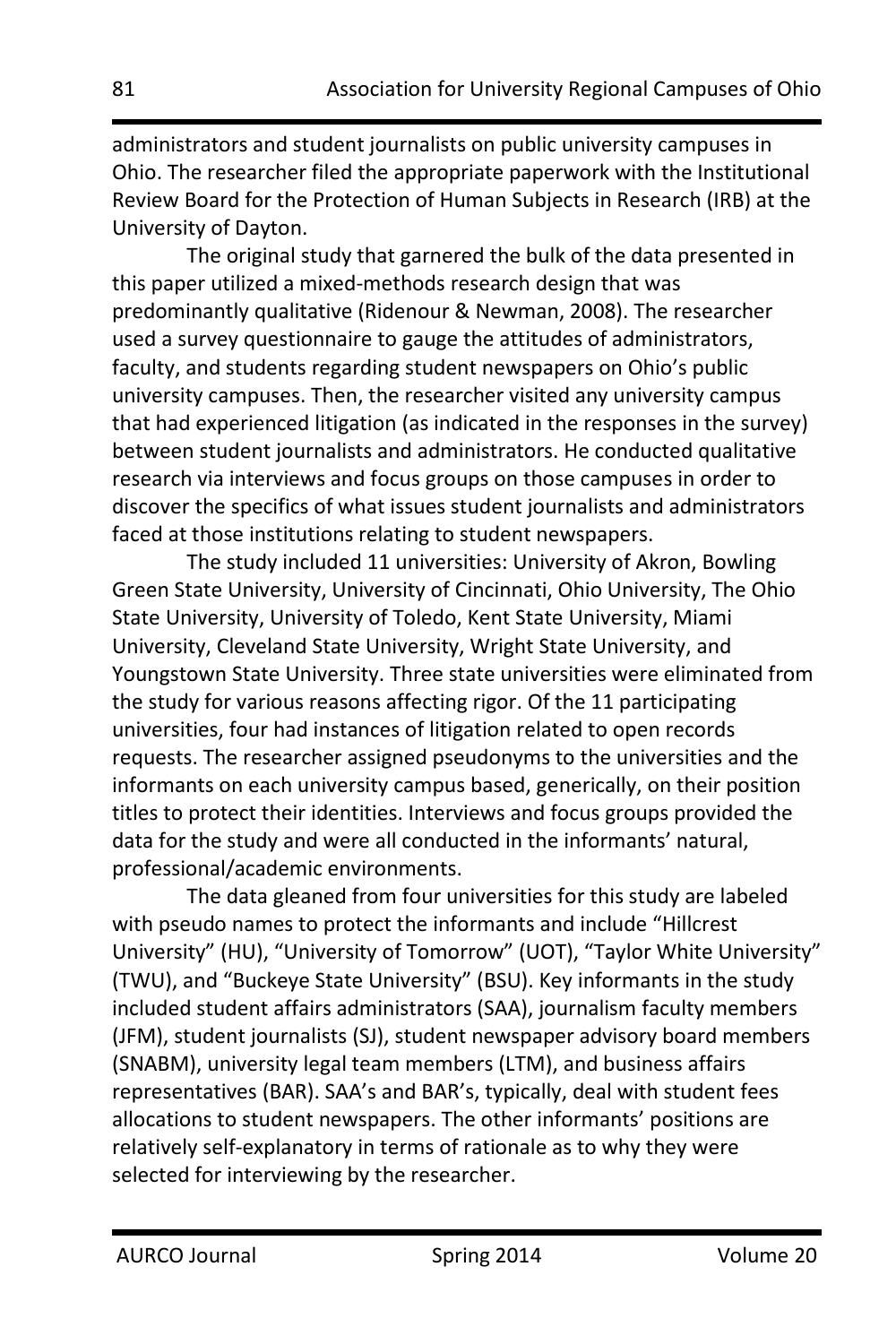## **Open Records Requests on Select Public Universities in Ohio Hillcrest University**

#### **Overview**

The researcher conducted interviews on the Hillcrest University campus with a student affairs administrator (SAA), journalism faculty member (JFM), and a student journalist (SJ).

#### **Paper Attributes**

 The publication at HU is an independent student newspaper that is published twice a week. It is generally between 8 and 16 pages, depending on advertising sales, and 8,000 newsprint copies are printed each day it is published. HU students are the primary audience members. Faculty and staff members are secondary audience members. Community members in the city in which HU is located are the third consideration in terms of audience. The paper is distributed on and off the HU campus. There is also an online version of the paper. The SJ said a typical Tuesday issue gets 8,000 hits. On the day a story with major controversy was published in the paper that number rose to 17,000 hits. The HU student newspaper also utilizes Twitter and Facebook regularly.

## **Informants**

#### *Administrator.*

The student affairs administrator (SAA) has served at HU for several years. She has worked in higher education for over three decades.

#### *Student.*

The student journalist (SJ) started his time at HU with the intention of studying journalism. "I took two journalism classes my freshman year," he indicated. "Then I just really wanted to study other things. I wanted to give myself a journalism education by working at the paper . . ."

## *Faculty.*

The journalism faculty member (JFM) serves in academic affairs at HU as well as student affairs at the university. Her career includes spending over a decade at the university. The JFM oversees all of the financial aspects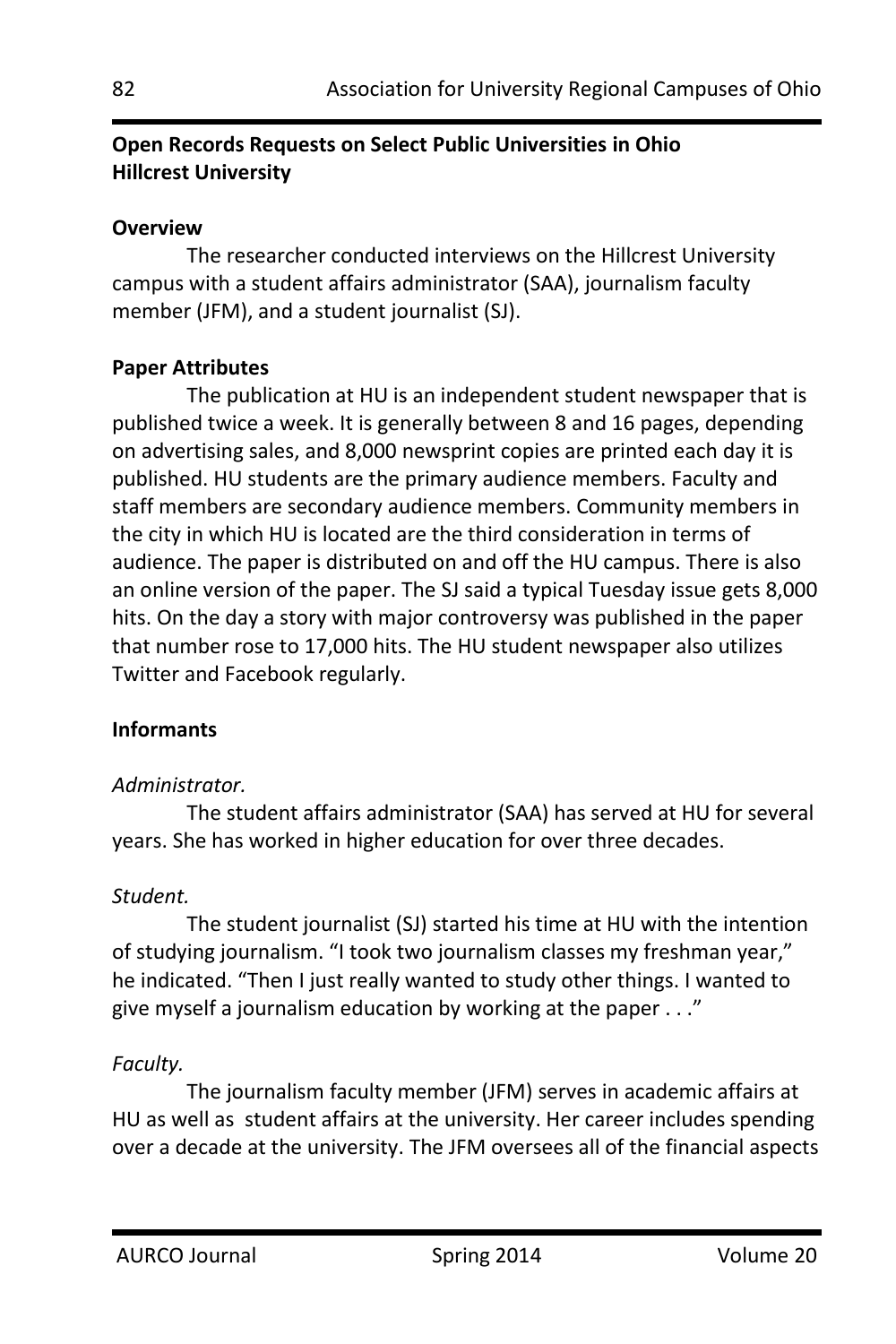of the student newspaper and guides the students editorially. She does "not tell them what to do." "I critique the paper," she maintained.

## **Open Records**

#### *Administrator.*

The SAA explained that last year or the year before student journalists who worked for the newspaper did open records requests on everything:

> It was like, what is it you really need, because you just asked for an open records request that will take two people about five days to pull this together. What is it, specifically, that you need? And, so, trying to help educate them about . . . you know . . . you just don't do this blanket open records request. This is not going to help you.

#### *Student.*

The SJ did not mention any issues with open records requests at HU.

#### *Faculty.*

The JFM added that there are occasionally issues with open records requests at HU. Sometimes the administration turns down the newspaper's requests. "But we've never really sued," the JFM commented. "Eventually they end up giving us the records." The JFM explained that the university attorney is the biggest resistance to releasing records to the paper. The attorney usually writes the editor a letter telling the paper's staff whether it will or will not get the records. "We've taken it to the Student Press Law Center a few times and they write a letter and . . . we end up getting (the records)," the JFM indicated.

There was a fire on campus a few years ago and the student newspaper staff members tried to get some records and the university administration would not release the information. "I told (the students) to drop it," the JFM maintained. "It was probably not appropriate."

## **The University of Tomorrow**

#### **Overview**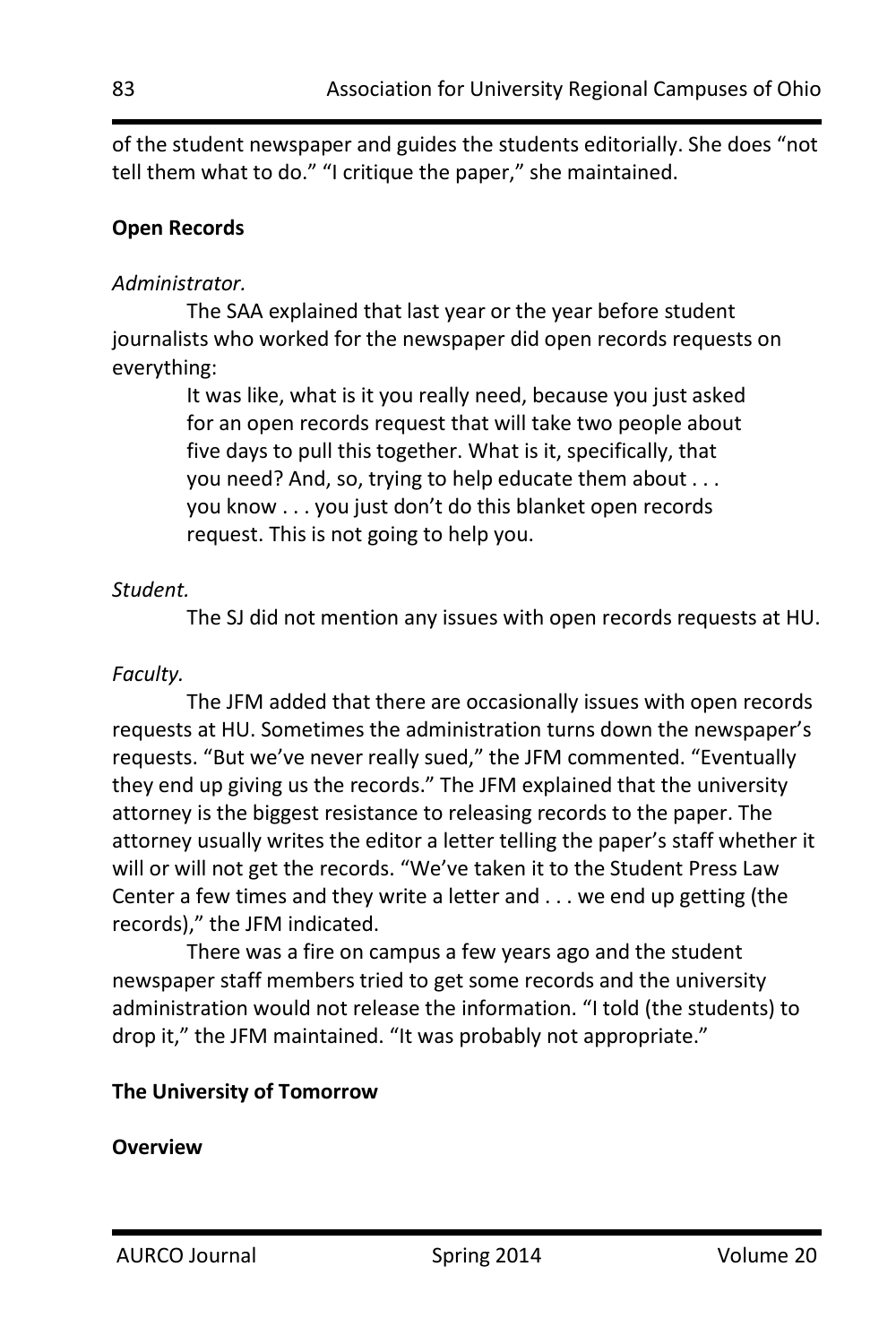The researcher conducted interviews on and near The University of Tomorrow (UOT) campus with a journalism faculty member (JFM) in the academic department that provides journalism students to the newspaper, a student affairs administrator (SAA), a student newspaper advisory board member (SNABM), and a student journalist (SJ) who works for the paper. The student newspaper is completely independent of UOT.

#### **Paper Attributes**

The student newspaper at The University of Tomorrow (UOT) is an independent student newspaper with no financial or editorial ties to UOT. The paper's offices are located adjacent to the UOT campus. It was a student organization prior to severing ties with the university, gaining independent status in 1999. The catalyst that caused the newspaper to become independent was a dispute between the student newspaper staff members and the president of the university in the late 1990s. There were many accusations that the president tried to censor the student newspaper. The paper has a circulation of 8,000 and is published twice a week. The online version is updated twice a week and as needed.

#### **Informants**

#### *Administrator.*

The SAA plays a major role in leading all student-affairs related functions at UOT. Her background is in counseling.

## *Student.*

The student journalist (SJ) served as editor of the student newspaper at UOT, news editor, and managing editor. Her main duty is to manage the editorial staff by keeping track of content, generating ideas for content, and making sure the content is something that is "actually interesting for students to read and is relevant to the community."

## *Faculty.*

The JFM is a full professor of many years in the academic department that trains student journalists at UOT. The second faculty member is a student newspaper advisory board member (SNABM) who serves in an advising capacity to the independent student newspaper. He is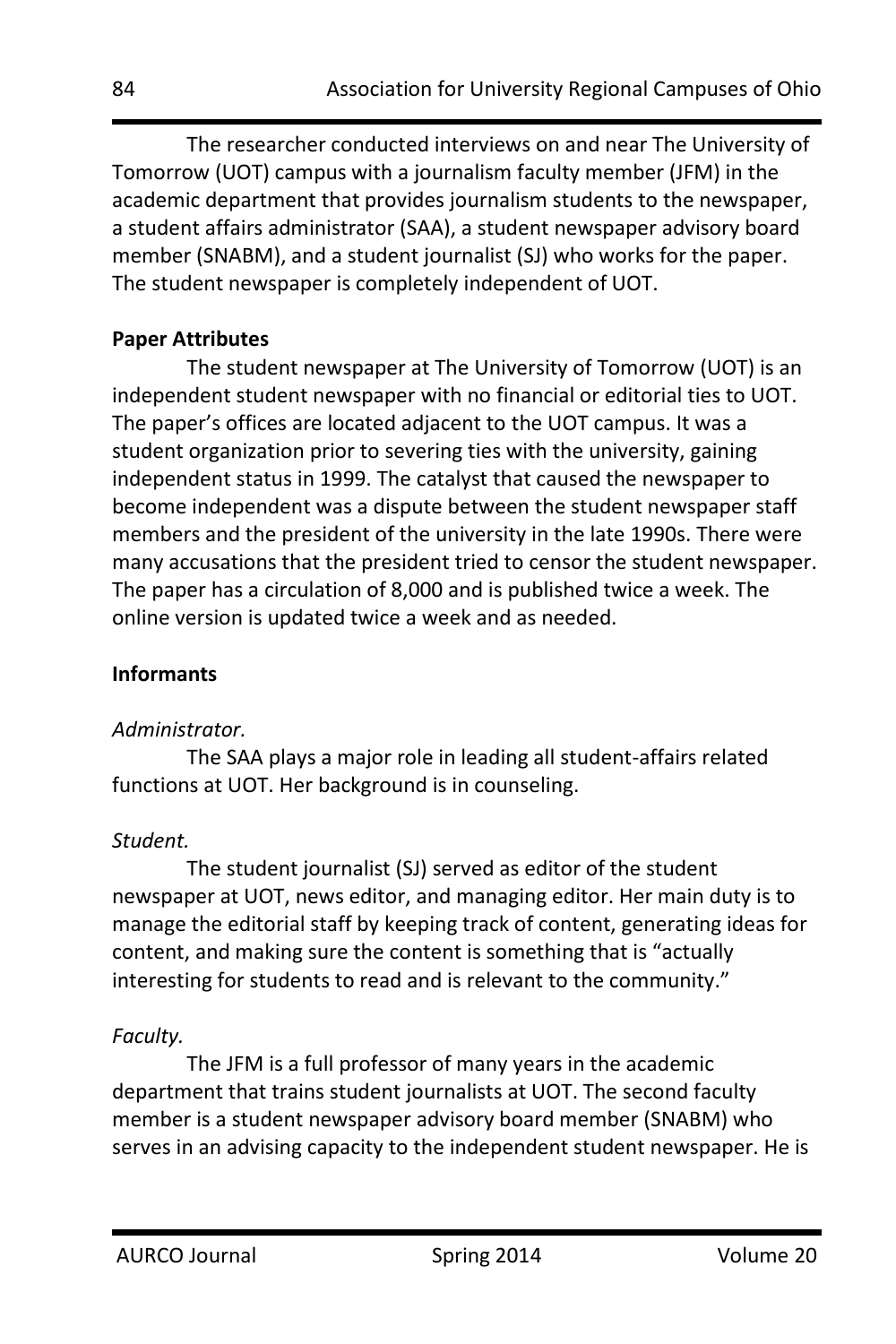an alumnus of UOT and former member of the student newspaper's editorial staff.

## **Open Records**

#### *Administrator.*

The SAA did not address open records issues during the interview.

## *Student.*

The SJ did not address open records issues during the interview.

## *Faculty.*

The SNABM stated the university "almost invariably" drags its feet on public records requests. He attributes this to the fact that the paper publishes twice a week. "If we put through a public records request on a Wednesday and we're publishing Wednesday night and being distributed Thursday morning . . . if they can drag their heels . . . probably not going to be as interested in it for the following Monday edition." He declared it is just easy for the university employees not to do the work to compile the records. "They're busy and they got other things to do and they don't want to deal with us. Even though the law says in a timely manner," he reported.

The SNABM also explained that FERPA is cited. He believes part of the reluctance on the part of the administration is "laziness" while the other part of it is "...they're not educated in the law:"

> So, I've always advised the students to take the Sunshine Law with them . . . when it does come down to it and it's something they don't want to release, they say, well, I'm sorry, our general counsel has said no, and we say, "bullshit," but are we really going to take them to court? Now we have a very good First Amendment attorney . . . who is . . . also the First Amendment attorney for the (local metro daily) . . . and he has done a couple of things pro bono for us. And we have sued and sued successfully . . . I don't even know if we've taken it to court.

The SNABM acknowledged that he thinks the fact that the newspaper staff members filed the lawsuit was enough to get the university to turn over the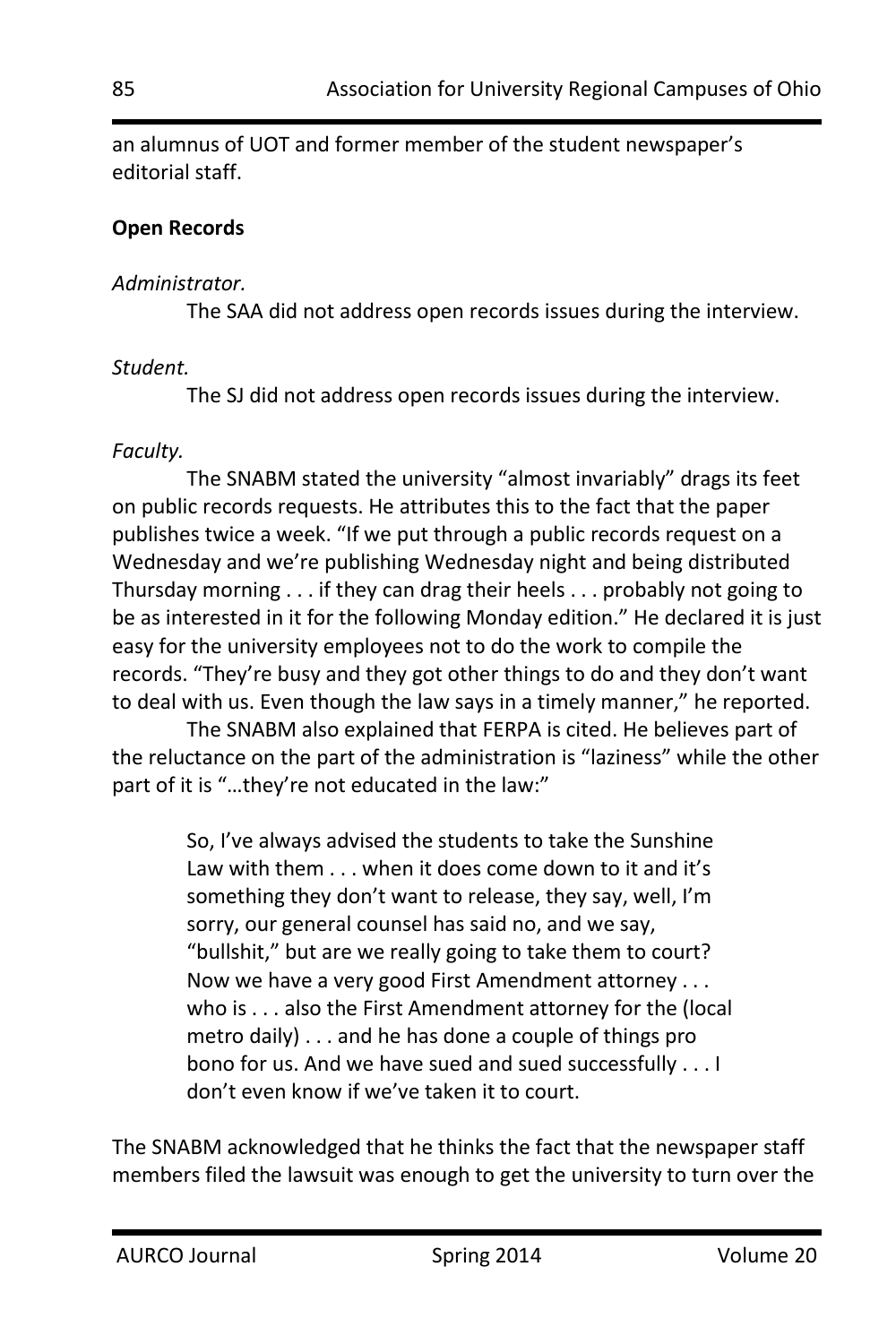records. He recognized that most public records are not protected information. He said the university's general counsel also adds, typically, that the paper's requests are not for protected information. But sometimes the end of the semester is approaching and students have to decide how hard they want to push it. "(In one case) the editor . . . got another job and so the story went away . . . ," the SNABM commented. He explained that the university won by dragging its feet. "That's one area where I feel that . . . facts are facts. And it's a public university."

## **Taylor White University**

## **Overview**

The researcher conducted interviews on the Taylor White University (TWU) campus with a student affairs administrator (SAA), journalism faculty member (JFM), student journalist (SJ), and a member of the university's legal team (legal team member, LTM). There are two student newspapers at TWU.

## **Paper Attributes**

One of the two student newspapers is tied to a two-semester class. It was founded in the late 1990s and is published twice a month by students in the journalism academic program. The journalism students publish the paper as part of a newspaper lab. Students are required to take it as a capstone class in their academic program. It is published every two weeks and 4,000 copies of this free newspaper are distributed, mainly, through the stands on campus. The other method of disseminating the newspaper is in local businesses. In addition, the newspaper goes through the campus mail to everyone who has a mailbox on campus, including students, faculty, and staff members. Primary audience members for this lab paper include university community members such as students, faculty, and staff members. Secondary audience members are local community members who pick up copies in business locations near and around the campus. There is also an online version of this student newspaper. The newspaper staff uses Facebook and Twitter to do updates.

The other student newspaper, a weekly, is like most other college newspapers because it is a student club activity that was founded in the 1920s. Another faculty member in the journalism program advises this paper that is considered a free-speech zone. Its primary audience is the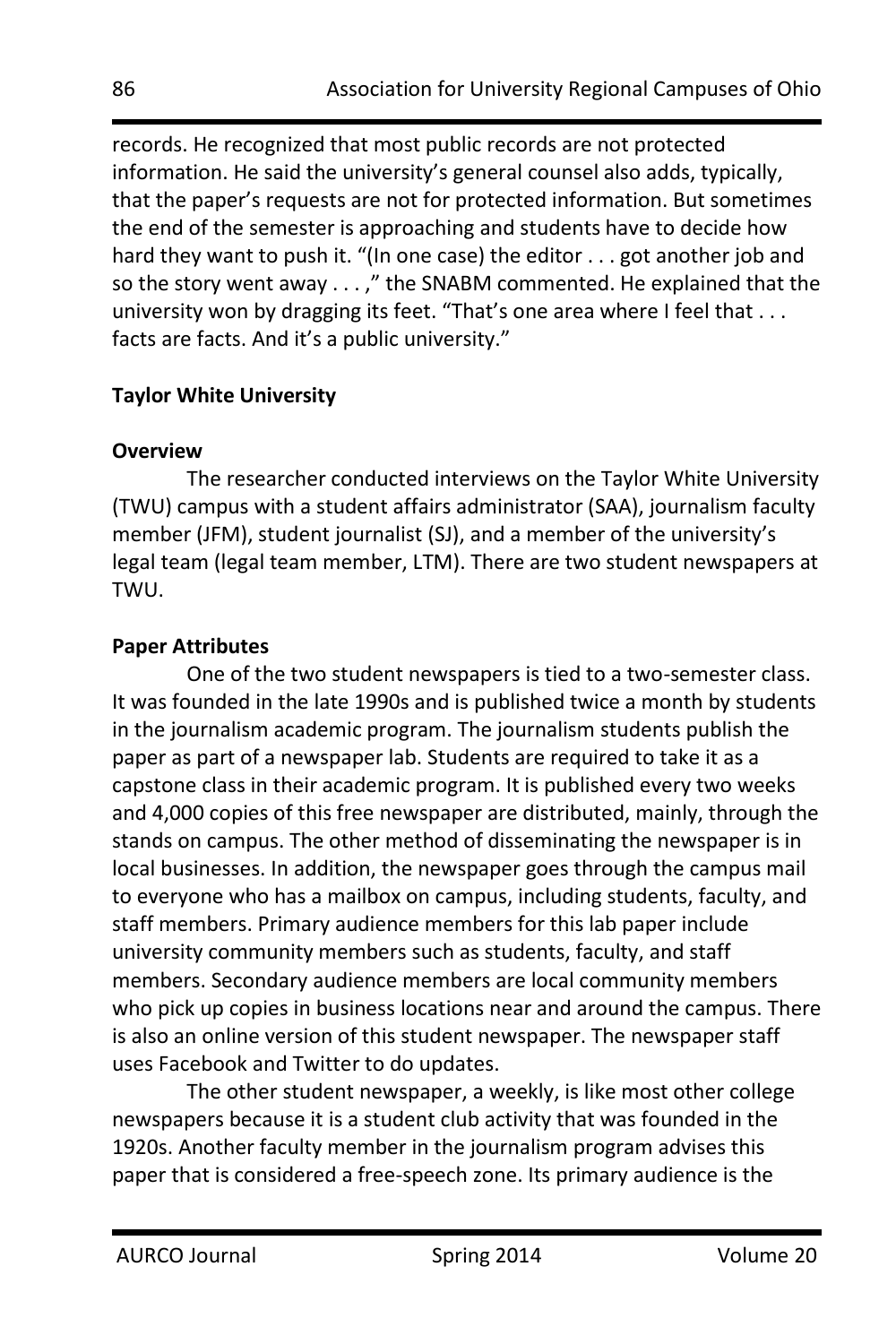student body at TWU while the secondary audience is faculty and staff members. There is an online version that the SAA considers successful. The student newspaper that is tied to the class is the paper on which the researcher focused the most of these two papers in this study because participants consider it as the more legitimate newspaper on the campus.

#### **Informants**

#### *Administrator.*

The SAA works with the student affairs operations at TWU, including student life, student activities, student government, student media (including the free speech zone paper, multicultural magazine, and poetry magazine), student health services, disability services, the veterans program, the women's center, residence life, campus recreation, the ombudsperson, and counseling services. His work includes four years at TWU and 25 years in student affairs.

The second administrator interviewed at TWU is a university legal team member (LTM), a role she has held since the 1990s. The LTM's work in higher education began in 1996. In her current role, the LTM provides legal advice and counseling to the board of trustees, president, and senior-level administrators.

## *Student.*

The student journalist (SJ) is an editor of the student newspaper that is tied to the class. His duties include laying out the front page and helping the executive editor with news judgment, what stories go where, and suggesting and critiquing story ideas. He has held his position for one semester.

## *Faculty.*

The journalism faculty member (JFM) teaches journalism courses at TWU. His work at the university spans several years. He teaches the class to which the lab newspaper reports.

## **Open Records**

## *Administrator.*

The SAA did not mention issues related to open records.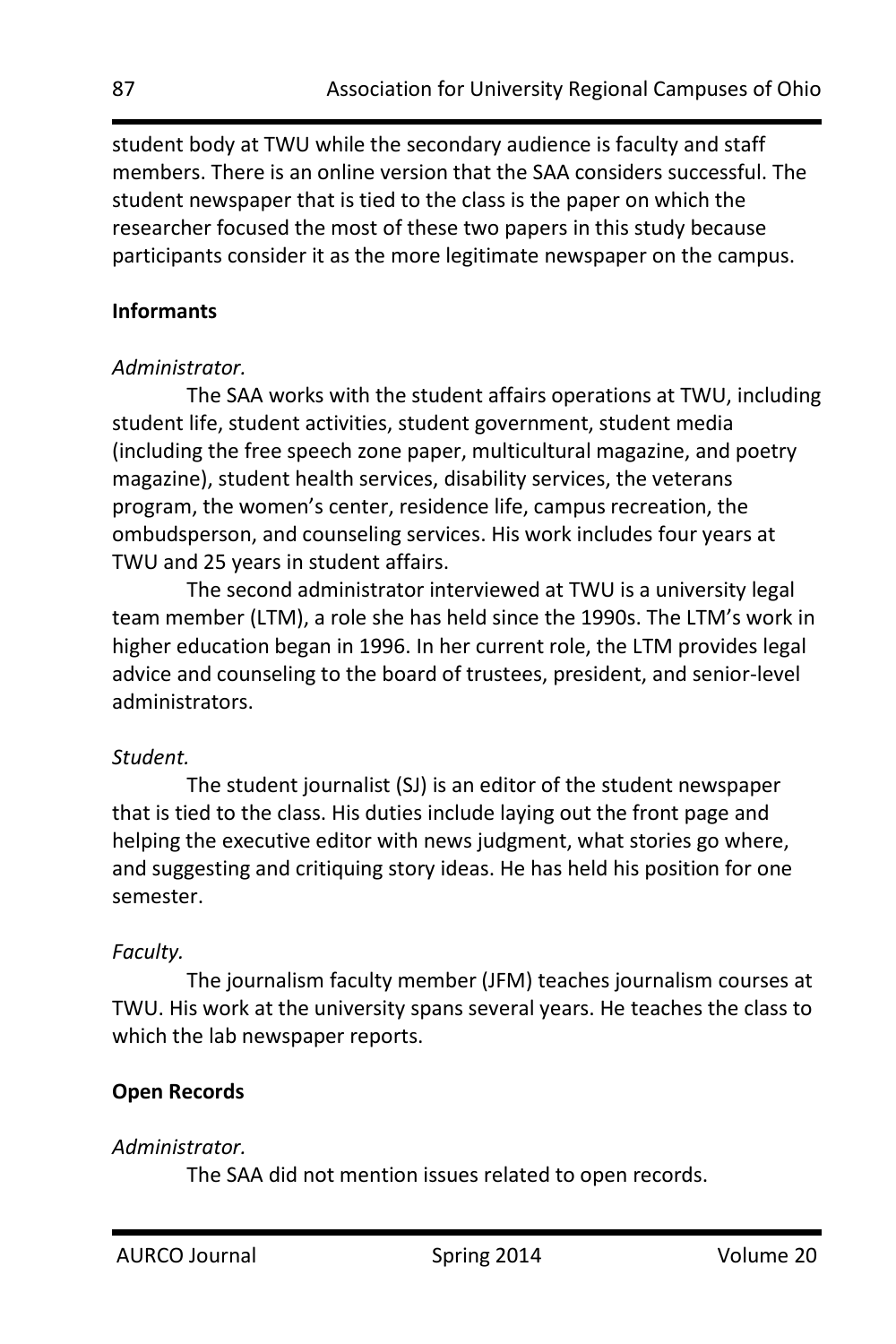The LTM stated that all open records requests go through her office and she and her staff members "follow to the letter" the open records laws in the state of Ohio. She declared that if there is a legitimate exception, they will tell the requester what it is, or if they need clarification, they will ask for it. Otherwise, they make the records available. "We try to keep things transparent, really," she reported. "It's probably been a long time, if ever, since there's been a problem with that." The LTM acknowledged that there are only a few exceptions of things that are exempted from the open records act. "It's very broad." She recognized that:

> Just in the last two presidencies . . . which would be the past 11 or 12 years . . . I think there's been a good relationship between the president and upper administration and the newspapers. I think when you have open dialogue, there's less of a need for records requests . . . I don't even recall entertaining too many from the (papers), because I think they're getting what they need from interviews and other sources.

#### *Student.*

The SJ noted no issues with open records requests at TWU.

## *Faculty.*

The JFM indicated no issues with open records requests at TWU.

## **Buckeye State University**

#### **Overview**

The researcher conducted interviews at Buckeye State University (BSU) with a journalism faculty member who serves as a student newspaper advisory board member (SNABM), a student affairs administrator (SAA), a business affairs representative (BAR), another journalism faculty member (JFM), and six student journalists (SJ) who hold positions with the student newspaper, the campus television station, and the news website produced by students at BSU. There is a major push in the area of media convergence at this institution.

## **Paper Attributes**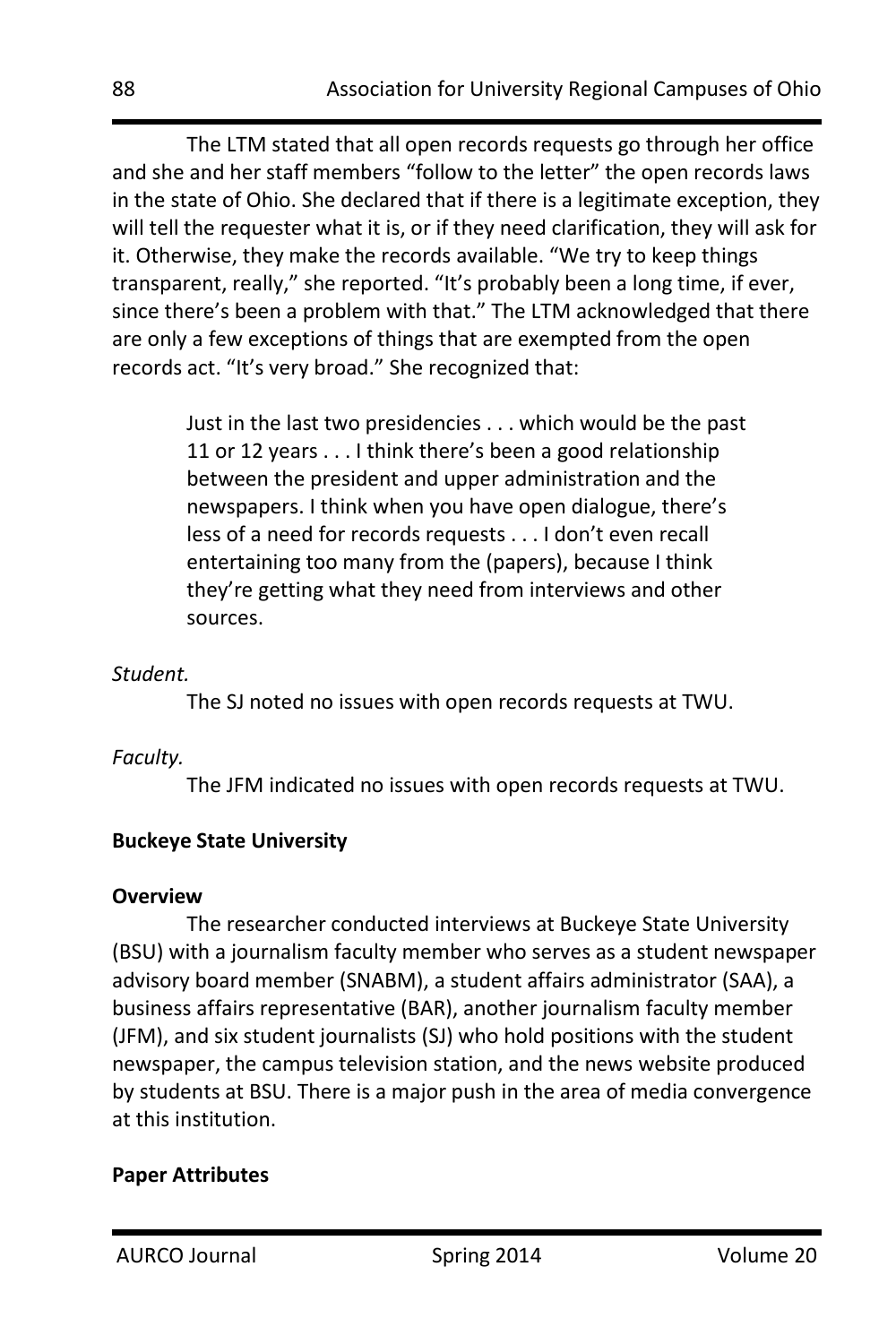There is one student newspaper at BSU that is published daily during the regular school year and weekly during the summer. During both time periods, the 8,000 copies are distributed on and off campus. The SNABM stated that the students consider other students as their primary audience while faculty, staff, and other university community members are secondary audience members. He does not believe that student journalists view off-campus readership as audience targets, because of the university's dominance in the community. In addition to the daily newsprint edition of the paper that is found in stands across the BSU campus, there is an online version of the newspaper. The SNABM views it as successful. The JFM also thinks the online version of the paper is very successful. "Thursday is the peak, typically, and we get about 6,000 page views. It varies greatly depending on what the content is that day, but typically about 4,000 page views (per day)," the JFM offered. She pointed out that they get a lot of one-story hits based on Facebook and Twitter.

#### **Informants**

#### *Administrator.*

The student affairs administrator (SAA), who has worked at BSU for approximately two decades, has spent nearly 30 years in higher education. Her experience related to journalism consists of her work with student media through her roles in student affairs.

One administrator has served as a business affairs rep (BAR) for student media at BSU for two decades. She attends to business-related items for student media, and works with the university's two student media governing boards. She is known as "BAR" in this study.

The BSU president was not available for a meeting for this study. He was one of two university presidents to complete the researcher's survey questionnaire during the quantitative phase of the original, larger study.

## *Student.*

The researcher interviewed multiple student journalists (SJ's) around a student-media boardroom table. Students present represented the assigning editor for the BSU student newspaper, main editor for the paper, a news producer for the campus television station, the news director for the station, the programming director for the station, and the online managing editor for the media convergence website representing all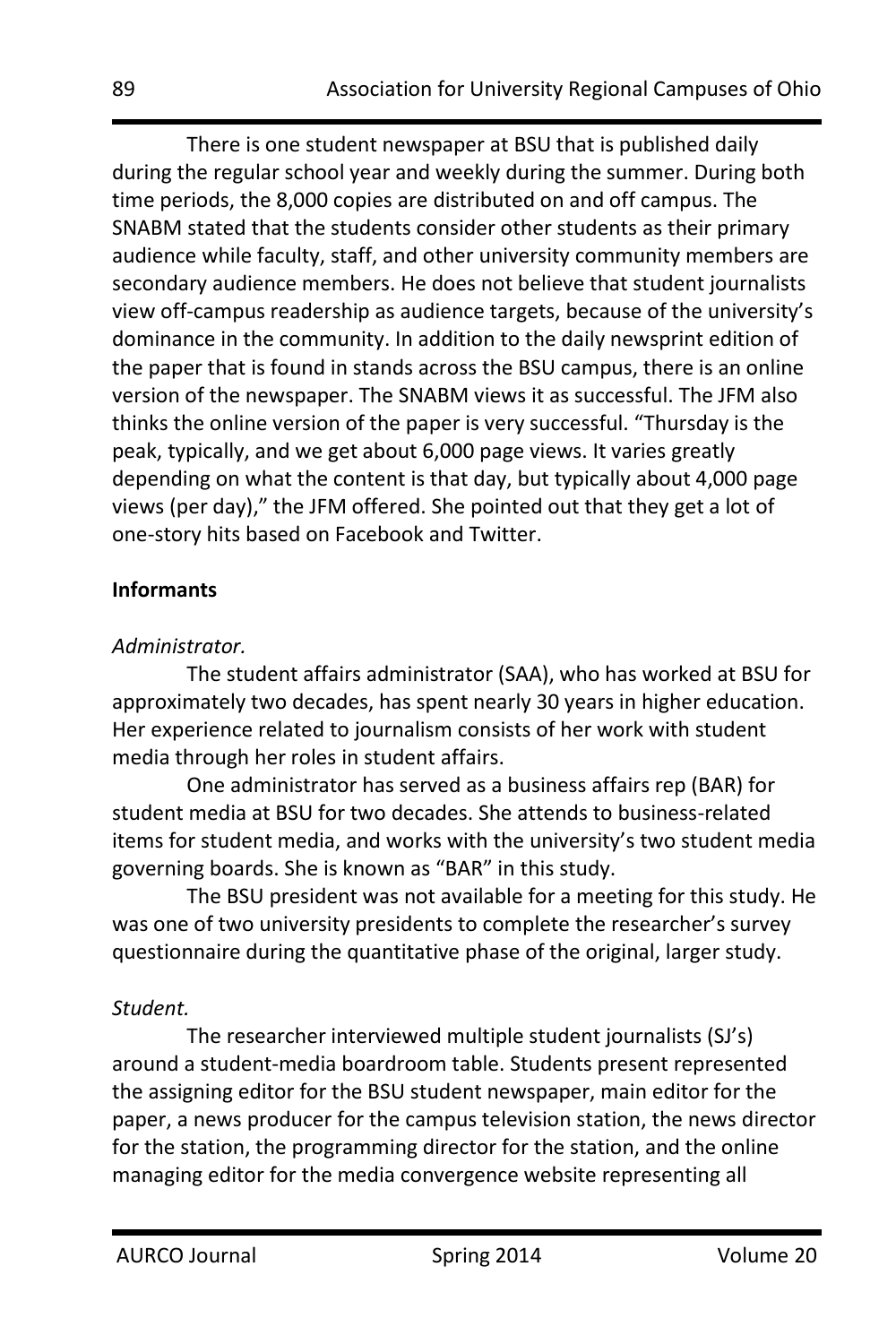student media at BSU. The student journalists had long affiliations with student media. They are known as "SJ" or "SJ's" in this study.

## *Faculty.*

The journalism faculty member who serves as the student newspaper advisory board member (SNABM) has worked at BSU for several years. He worked with both high school and college journalists during his lengthy career. He is known as "SNABM" in this study.

The second journalism faculty member (JFM) worked at a major local daily newspaper for many years. She is known as "JFM" in this study.

## **Open Records**

#### *Administrator.*

The two administrators interviewed gave no issues with open records requests at BSU.

#### *Student.*

Students vocalized no issues with open records requests at BSU.

#### *Faculty.*

The SNABM offered that the student journalists have, "generally," experienced success in getting what they need, eventually, through open records requests. "I have to say not in every circumstance, but from the university, generally, they have," the SNABM pointed out. "There's . . . the local transportation agency here and the city . . . have not always been especially helpful, or the police in (the city), as well. But I think, eventually, they have been able to get what they want."

The JFM remarked that the student journalists had increased the number of freedom of information requests they have made over the past year-and-a-half, and the administration has not complied quickly all the time. "But I wouldn't say they are uncooperative," the JFM stated. "We almost always get the information we're requesting, or, like we recently asked for the board of trustees' contact information because they don't have any way for students to contact the board unless you attend a meeting, and even then it's really hard to get a word in edgewise," she declared. The JFM indicated she was not sure the students' request was outlined as well as it should have been; students requested home addresses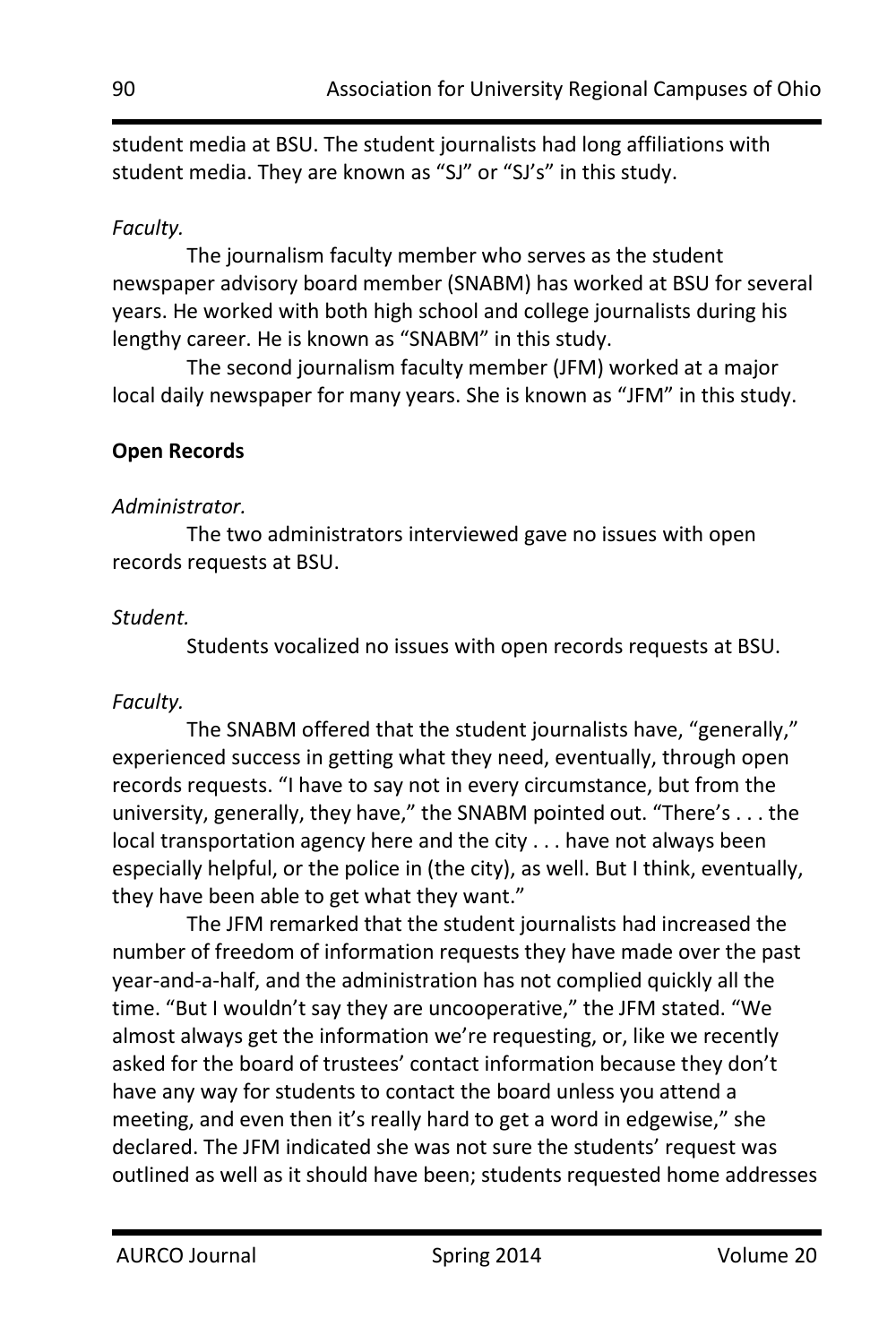and phone numbers. "They denied it based upon some Ohio court cases where even if they are considered university employees their home addresses aren't considered public record, but they still haven't followed up on the email. The home address thing, I think they are right on that."

The JFM reported that their main argument regarding the release of the board members' information is that the board members are not paid, "so how can they be university employees"? She acknowledged that she thinks email and home addresses are considered public record. "The problem I am having with them is they should be proactive about this and say, 'Wow, we should find a way for people to talk to the board members,'" the JFM recognized. She said this was after the newspaper staff ran a story about the lack of process involved in evaluating and compensating the university president, giving him huge performance bonuses each year. "There is no process," she added. "There is no written evaluation. There is no communication about it. It's slam-dunk. But we requested an interview through the communications office to talk to the board chair. It was denied." The JFM indicated those through whom the request was made wanted questions ahead of time. "We said, 'No, we don't do that," the JFM commented. She explained all they wanted was to find out how the board evaluates the president. "There is no ax to grind, but it became an ax to grind because there is no process," she indicated. "They literally handed him a (nearly \$200,000 bonus)."

## **Conclusion**

Universities in Ohio face the risk of increased litigation due to the adversarial atmosphere created by the sunshine laws. Student groups, student newspapers, reporters and investigators increasingly seek information from offices and university administrations that sometimes resist relinquishing the control of the carefully-guarded records. Judges and juried decisions concerning open access have set the stage for conflict, opposition and legal actions. The exception in this article centered on the advice of a university Legal Team Member (LTM) who advises, ". . . when you have open dialogue, there's less of a need for records requests . . . because (student journalists are) getting what they need from interviews and other sources." That said, administrators, faculty members, and students should re-examine the laws, both federal and state, in order to prepare for the next legal threat on the horizon. Students, journalists and other petitioners must exercise patience while waiting for university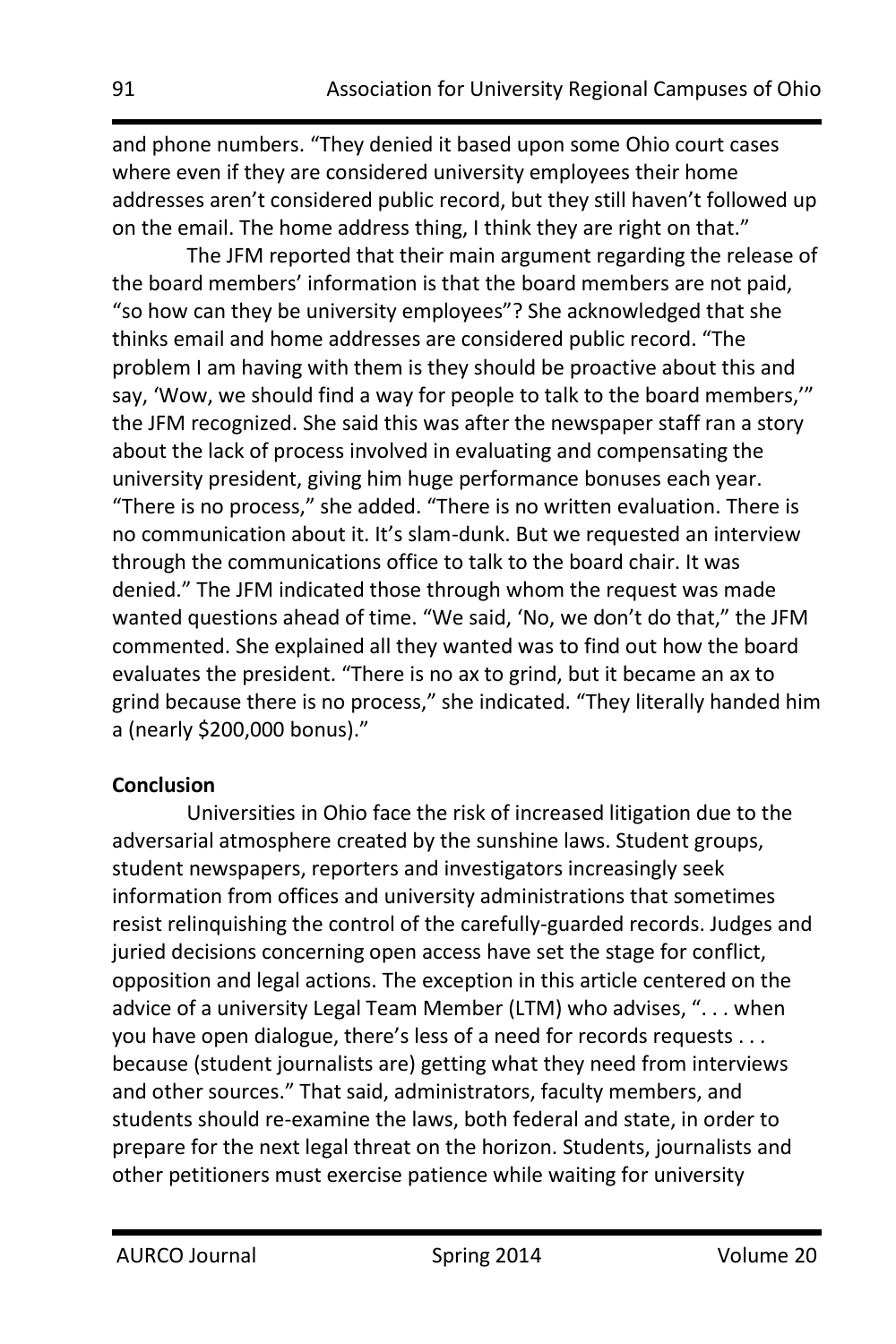administrators to fill their properly-filed requests. On the other hand, administrators must remember that "ignorance of the law is no excuse!"

## **References**

Bagwell v. Pennsylvania Department of Education, 76 A.3d 81 (Pa. 2013).

- Hapney, T.L. (2012). *Student Newspaper Governance on Public University Campuses in Ohio: Higher Education Administrators Vs. Student Journalists* (Unpublished doctoral dissertation). University of Dayton, Dayton, OH.
- Hapney, T. L., & Russo, C. J. (2013). Student newspapers at public colleges and universities: Lessons from the United States. *Education Law Journal*, *14*(2), 114-124.
- Harkins, P. (2013). OU student journalists files lawsuit against university for access to records. *The Oklahoma Daily.* Retrieved from http://www.oudaily.com/news/2013/may/13/openrecordslawsuit/
- Miami Student v. Miami University, 522 U.S. 1022 (1997).
- Miller, M. (2013). Pa. court gives partial win to Penn State alumnus who seeks Sandusky records. *Penn Live*. Retrieved from http://www.blog.pennlive.com/midstate\_impact/print.html?entry= /2013/07/pa\_court\_gives\_partial\_win\_to.html
- Mytelka, A. (2009). Wisconsin attorney general sides with student newspaper in records lawsuit. *The Ticker*—*The Chronicle of Higher Education*. Retrieved from http://chronicle.com/blogs/ticker/wisconsin-attorney-general-

sides-with-student-newspaper-in-records-lawsuit/19405

- Nicklin, J. L. (1999). University releases student judicial records at judge's behest. *Chronicle of Higher Education*. Retrieved from http://chronicle.com/article/University-Releases-Student/33455/ Ohio Open Records Law, O.R.C. § 149.43 (2011).
- PSU alum raises \$ for records suit. (2013). *Associated Press*. Retrieved from http://www.philly.com/philly/education/20131112\_PSU\_alum\_rais es for records suit.html
- Red & Black Publishing Company v. Board of Regents, 427 S.E.2d 257 (Ga. 1993).